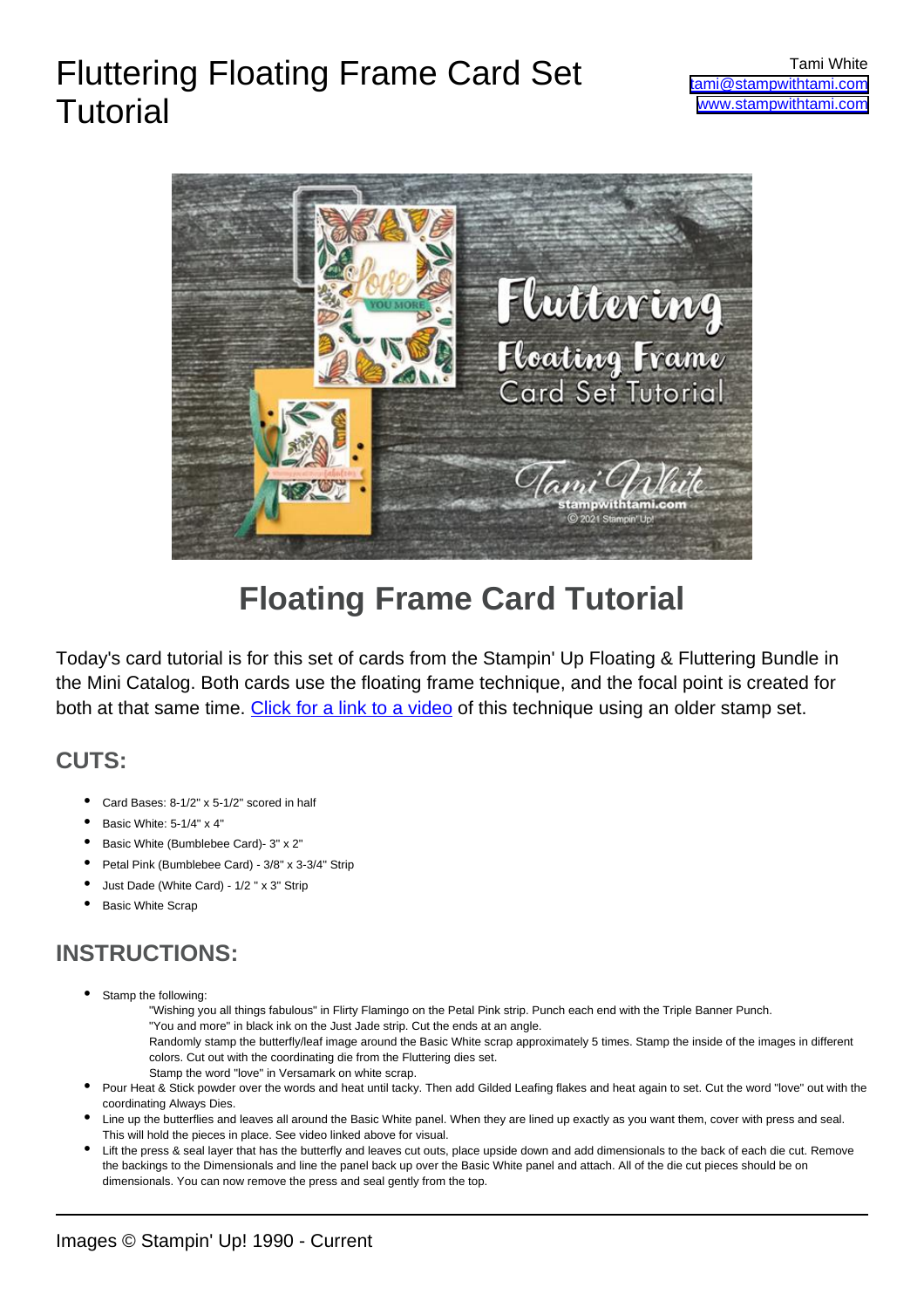## Fluttering Floating Frame Card Set **Tutorial**

- Die cut the label from the Fluttering die out of the center of the panel. This will create the 2 focal pieces for each card. The label center will go on the Bumblebee card and the frame will go on the white card. •
- On the white card attach the 2 word panels to the center with Stampin Dimensionals. Attach the Gilded Gems.
- On the Bumblebee card attach the butterfly panel to the Basic White panel with Seal Adhesive and attach to the card. Tie the Jade ribbon in a bow and attach to the card. •
- Attach the word panel with Dimensionals. Attach the Matte Black Dots.

#### **SUPPLIES:**

#### Press & Seal